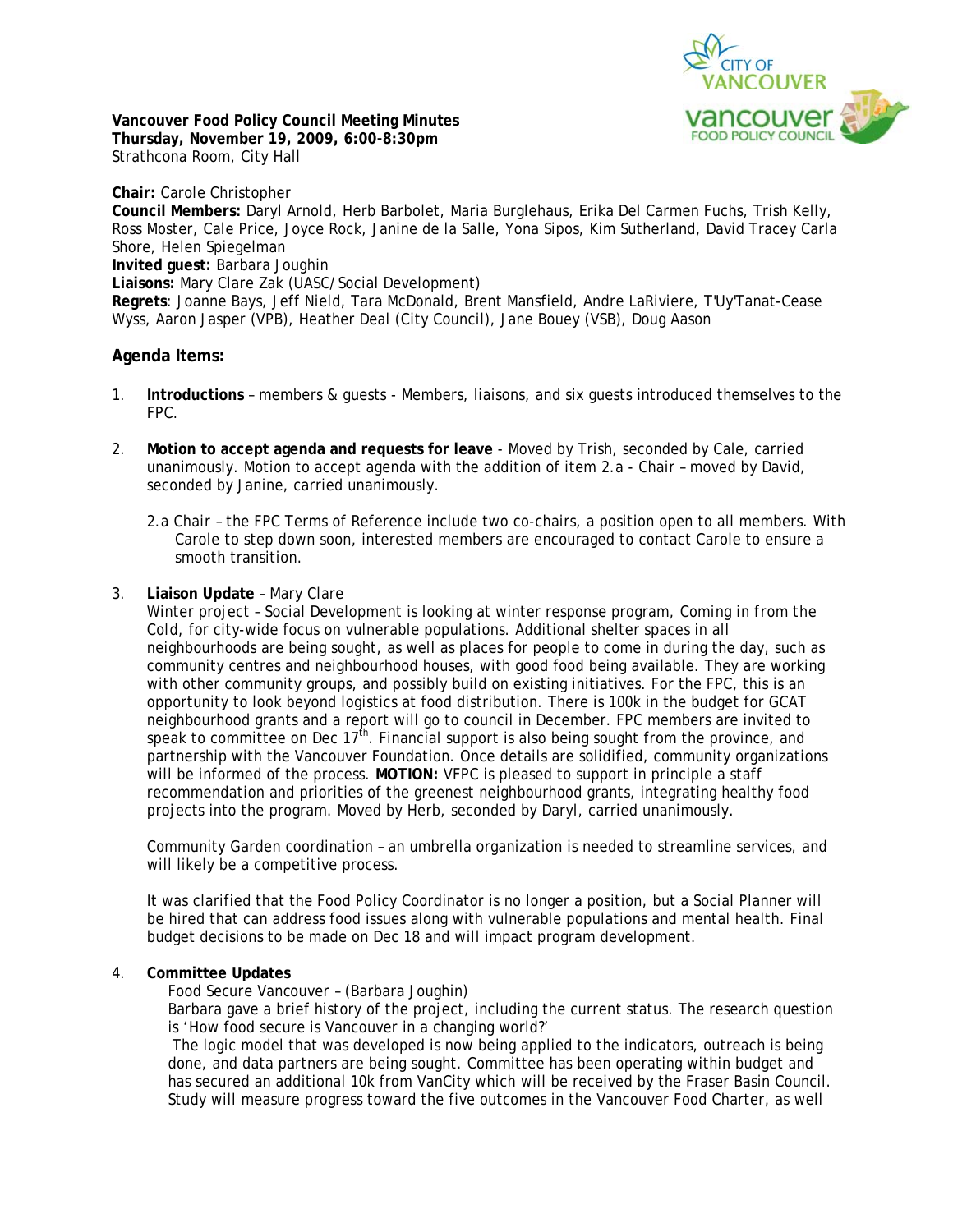as 'Human Health'. The geographic scope is Vancouver, however most data exist at the regional scale. **ACTION:** Members to send Barbara feedback on draft report by November 30th. Will report back to, and seek input from, stakeholder groups at Dec. 3<sup>rd</sup> public forum at Langara College. FPC members are needed to move tables and facilitate small groups. **ACTION:** Carole to email details of facilitation process.

### *Food Hub/Precincts* (Janine DlS)

Invitation for Jan.  $7<sup>th</sup>$  visioning session at Heritage Hall has been sent, response rate has been good and 100 people are expected, including neighbourhood groups. An engagement strategy is being developed to reach more autonomous groups. External funding is being sought, and a briefing document with background and context will be circulated the first week of December. Details about the food precinct piece still to be worked out. The media has not been invited in order to create a safe space to share knowledge. **ACTION:** Janine to discuss the inclusion of agricultural sector with Kim, media with Carla, and food waste sector with Helen. FPC would be identified, available for questions and act as hosts. **ACTION:** Janine will clarify the facilitation closer to the date through email.

### *Food Waste/Recovery/Charitable Food Sector* (Helen S)

A new mid-sized composter at Windermere high will process food waste from the school and the community, and should be showcased and promoted. It will mesh nicely with the launch of the residential composting expected in May 2010. Helen is continuing discussions with the city in hopes they will take more of a leadership role.

### *Communications* (Carla S)

There is still opportunity for members to suggest speakers for the Board of Trade Sustainability Committee. The press release regarding the new structure of food policy in Vancouver has not been sent, and it was felt that better opportunities exist for promoting this (e.g. forum). When relevant issues arise, the evolution of food policy in the city can be mentioned, as it is now being considered in all policies. This would allow for a consistent message, with specific initiatives to be named.

5. **Presentation– Downtown Eastside Kitchen Tables** (Joyce Rock + Heather O'Hara) *Handout distributed.* Joyce explained that the DTES is one of five sites across Canada to receive funds from the Public Health Agency of Canada for a project to bring good food to vulnerable populations. There will be 40 sites across the DTES that will provide 3300 smoothies each day for one year, engaging various partners. They are currently surveying 1000 residents, and have created tailored surveys for various stakeholders (food providers, academics, suppliers, etc.) who have been invited to one of four lunches to create action-based solutions to streamline food operations. Heather explained that Potluck Café's philosophy is to treat all clients equally and with respect and have put that philosophy into action, providing 30,000 free meals annually. They are helping with the logistics of the project and are considering the community economic impact that will result from the project. Goals include development of guidelines on food quality to educate donors and the public. Trish offered to help formulate wording to approach donors. Herb offered to help differentiate between large-scale food banks and local approaches. Farmers market in DTES is disconnected from neighbourhood, vending carts would be a good distribution approach. Transportation and cold storage are major obstacles.

### 6. **Quick updates on other projects:**

#### *Vending Carts* (Maria B)

Work to date has been interrupted due to staff vacancy. **ACTION:** Mary Clare to follow up with Maria re: vending carts.

#### *Chicken Guidelines* (Trish K)

The lot size in the draft guidelines is being revisited to also allow for 25' lots. As this entails zoning changes, there will be a public hearing in January. **ACTION:** Trish to follow up with Lily